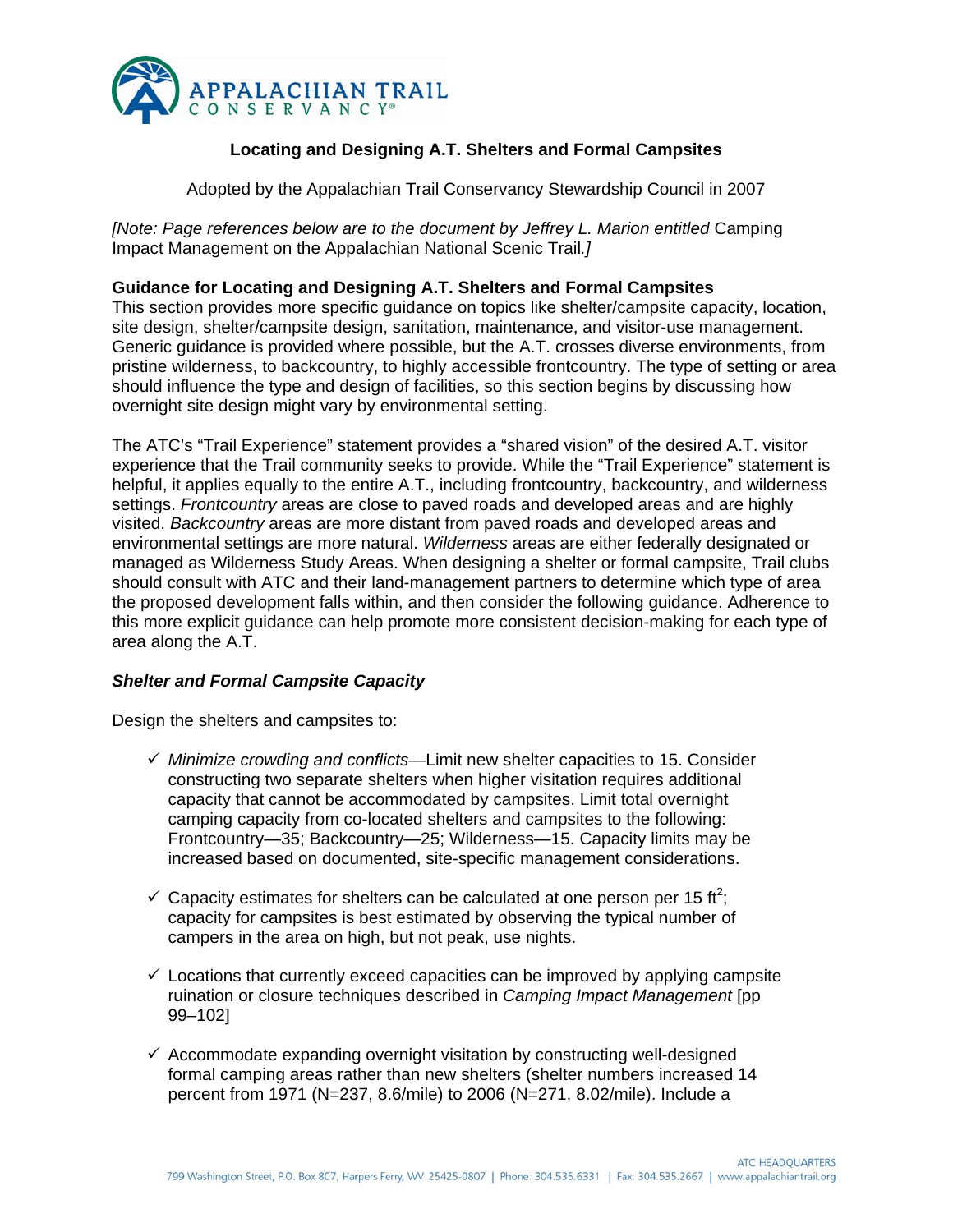justification explaining why a shelter is preferable to campsites with proposals to construct new (and in Wilderness, replacement) shelters.

# *Shelter and Formal Campsite Location*

Preferable locations for shelters and formal campsites are:

- 9 *Near permanent sources of clean water*—A permanent source of clean water is a nearly essential requirement. The highest mid-slope location within a drainage that retains flowing water during drought periods is best. Springs are preferred over small streams, but they must have a dependable flow history over several years. Land within the drainage above the site should be in public ownership and have no human habitations or grazing. Locate shelters and campsites more than 200 feet from water sources unless no suitable option exists.
- 9 *Remote from motorized access*—Locate at least two miles from roads, including ORV-use areas, to deter vandalism and use by nonhikers.
- 9 *Out-of-sight from the A.T.—*To preserve a more primitive trail experience, locate facilities just beyond sight of the A.T. whenever possible. Trailside locations reduce solitude for both hikers and campers.
- 9 *In mid-slope positions*—Avoid ravines and depressions that can be seasonally wet and subject to cooler temperatures and lack of sun exposure. Similarly, ridge tops can be windy and prone to lightening strikes. Flat valley bottom or ridge top locations have poor drainage and allow the rapid proliferation and expansion of campsites and trampled areas. Placement on small flat areas within mid-slope positions enlists the sloping topography to concentrate foot traffic on the intended use areas or create gently out-sloped benches for shelter and camping sites using side-hill construction practices described in *Camping Impact Management*  [pp 99–102].
- $\checkmark$  Trampling resistant and expansion proof—Minimize the loss of vegetation from trampling by choosing locations that: 1) have limited expansion potential due to topography, rockiness, or dense vegetation cover; and, 2) have very sparse vegetation cover or grassy cover instead of broad-leafed herbs (*e.g.*, sunnier locations). See *Camping Impact Management* [pp 94–97] for additional guidance.
- 9 *Protective of visitor safety and sensitive natural or cultural resources*—Avoid locations close to waterfalls and mountain, ridge, and cliff tops. Provide at least a 200-foot riparian buffer between the facility footprint and shorelines and stream banks, and build trails to provide access to the water. Avoid locations near sensitive natural and cultural resources, especially known cultural resource or natural heritage sites, to promote resource protection.

#### *Site Design*

Design the site to:

 $\checkmark$  Prevent erosion—Anticipate traffic patterns and design the site and trail layout to avoid the proliferation of visitor-created trails and erosion. A linear layout of the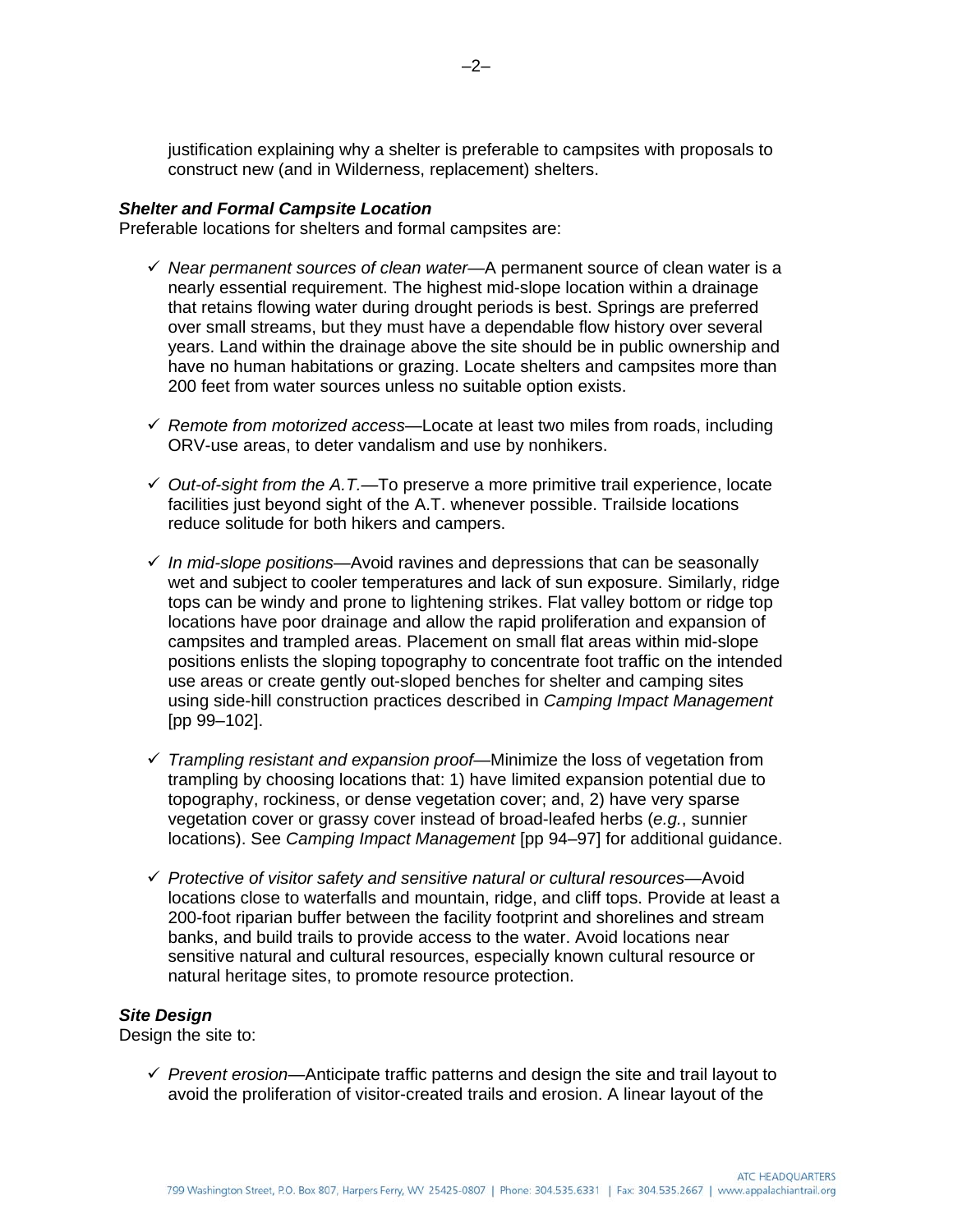shelter and campsites along the contour promotes use of provided trails. Shelters and campsites should be clearly marked with side-trail signs. Refer to additional site design guidance in *Camping Impact Management* [pp 99–101].

- 9 *Protect water sources*—Design and maintain water-access trails to prevent erosion. Route water-access trails to a durable access point that avoids traffic above the collection point and erosion at any location. Where necessary, protect springs by constructing a covered stone water box with an outlet that allows easy filling of water containers.
- $\checkmark$  *Promote solitude*—Where two shelters are built on a site, or where campsites are co-located with shelters, locate them outside the view-shed of the front side of shelters. Where possible, provide a minimum of 30 yards of separation between shelters, between campsites and other campsites or shelters, and between the A.T. and these facilities.
- 9 *Promote visitor safety*—Face the shelter opening away from prevailing winterseason winds, preferably to the south and east. Regularly inspect the proposed site for hazard trees and have them removed.

# *Shelter/Campsite Design*

Design the shelter/campsite to:

- 9 *Emphasize primitive, rustic qualities*—Use rustic architectural designs and primitive materials for shelters, *e.g.*, sides consisting of logs, rough-cut wood, or natural stone and non-glare roofing. Use of planed, dimensional lumber should be minimized. Limit the visibility of shelters by using roofing or paints with natural colors. Where possible, hide concrete footers by facing them with natural stone.
- $\checkmark$  Emphasize resource protection in shelter designs and facilities—Use the minimal design necessary to concentrate sleeping and cooking activities in a small shelter "footprint." Features such as large covered decks, windows, hanging chairs, showers, and wood stoves are considered inconsistent with the intended A.T. Experience and should be avoided. In Wilderness, shelter designs and associated facilities should be reduced to the absolute minimum required for resource protection. See *Camping Impact Management* [pp 102–105] for further discussion.
- 9 *Maximize lifespan and minimize maintenance*—Provide separation between the ground and wood, and use pressure-treated lumber. In the south, use metal flashing at key places as a termite barrier. Provide adequate overhangs to keep wood sides dry and overlap roofing to prevent rot in supporting wood. Slope the land uphill from the shelter to divert water flow around the shelter area and install broad and deep drainage channels armored with rock to capture and divert roof water.
- 9 *Minimize fire danger*—Where fires are allowed, fire rings should be small. Provide no more than one fire ring at a shelter. Consider using firmly anchored metal fire rings/grates of a small diameter to discourage dangerous and fuel-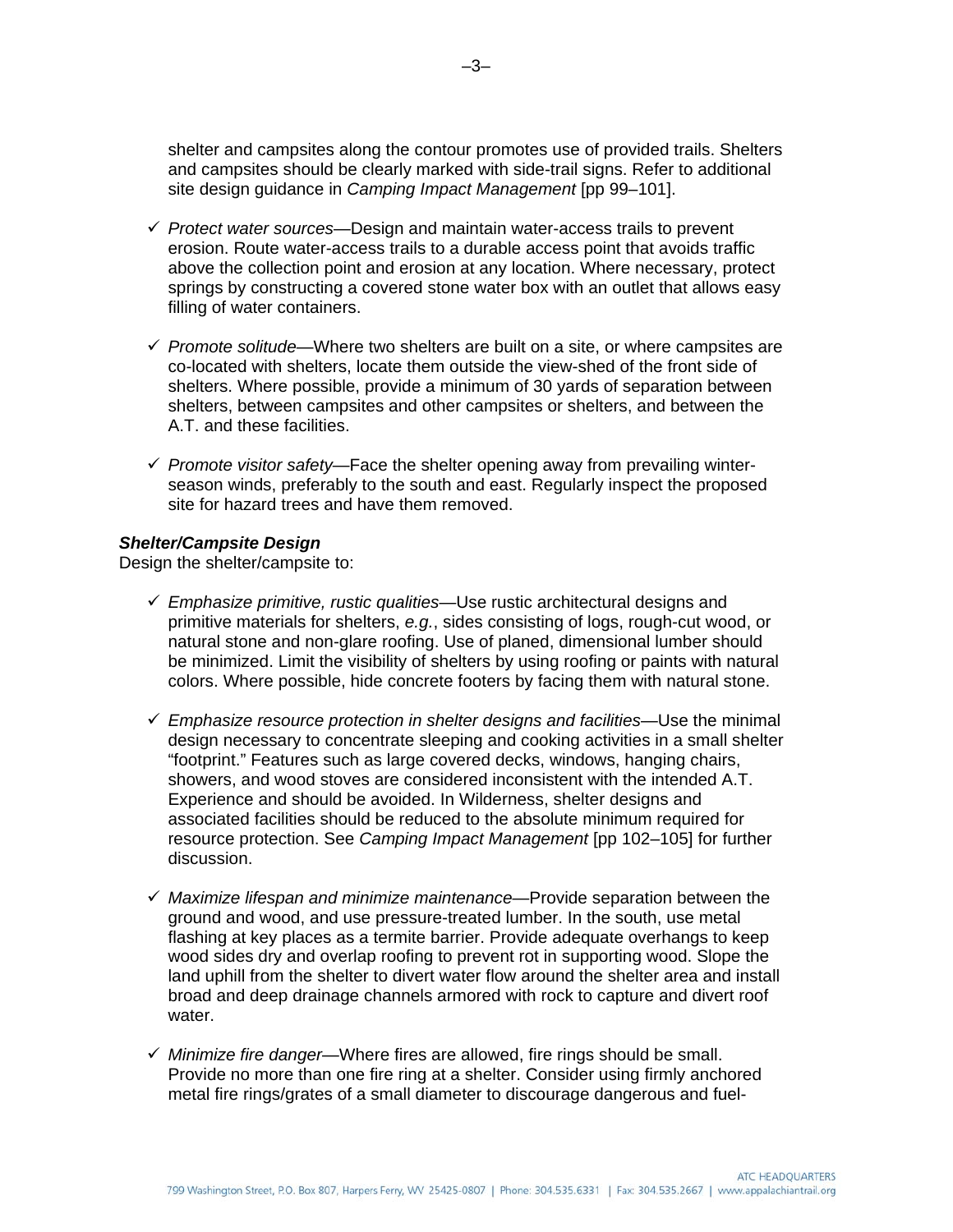consuming bonfires. Avoid or minimize use of substantial masonry work. At campsites, consider ice-berging large rectangular rocks to permanently define and anchor fire site locations. Consult with the local Fire Marshall for approval where necessary, and note that fires are prohibited in some states and parks. Emphasize Leave No Trace practices with respect to fires.

- 9 *Minimize campsite proliferation/expansion*—Employ side-hill campsite design practices where possible, or use site closure/ruination practices to deter these problems in flatter terrain (see *Camping Impact Management* [pp 99-102].
- 9 *Minimize use of tent platforms*—Tent platforms are less natural, expensive, and require on-going regular maintenance. Where possible, employ side-hill campsite designs to create gently-sloped tent pads; in rocky areas obtain soil from windthrown tree root balls or borrow pits.
- $\checkmark$  Ensure food protection from wildlife—Install appropriate facilities where necessary to prevent wildlife from obtaining human food. Examples include bear poles, cable systems, or steel food-storage boxes.

### *Sanitation*

Toilet facilities should:

- $\checkmark$  Be located in well-drained soils—A toilet site should be more than 200 feet from all water sources and the shelter or campsites, and preferably downhill. Perform a percolation test by digging a hole and filling it with water. The hole should drain readily within a short time. Look for areas with deep soils and water tables (>4 ft), where the digging is easiest.
- 9 *Follow applicable state and ATC guidance*—Consult and follow all state regulations for pit toilet use. Consult the ATC publication Backcountry Sanitation [Manual](http://www.appalachiantrail.org/docs/trail-maintainers-corner/2011/04/14/backcountry-sanitation-manual.pdf) (ATC and Green Mountain Club 2002) for further guidance and options.
- 9 *Protect human and wildlife safety*—Pits and bins receiving human waste should be inaccessible to wildlife and flying insects, with openings only through a covered and screened vent stack and waste entry hole with a self-closing lid. Retired privy sites should be filled with soil and mounded at least 12 inches above grade to allow for settling.

#### *Maintenance*

Perform routine maintenance to:

9 *Minimize soil erosion*—Maintain trails within the site and to the water source to minimize soil erosion. Water-source trails are often too steep and have fall-line alignments. If alternate alignments are impractical (*i.e.*, visitors won't use them), then install sufficient tread hardening to limit erosion. Inspect shelter/campsite areas carefully for signs of erosion and install grade dips or water bars to avoid further erosion.